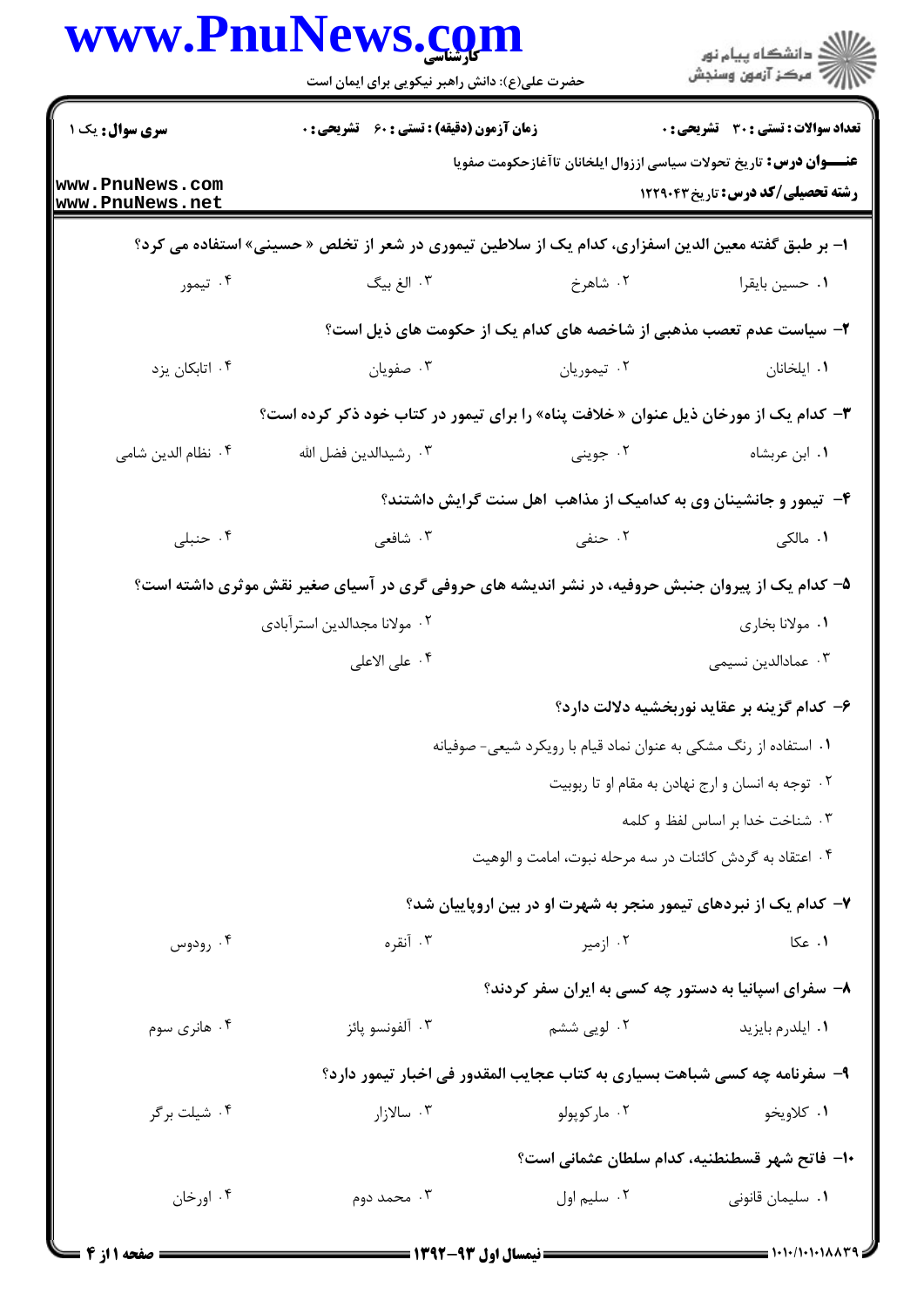|                                    | www.PnuNews.com<br>حضرت علی(ع): دانش راهبر نیکویی برای ایمان است                                                   |                                                           | ِ<br>∭ دانشڪاه پيام نور<br>∭ مرڪز آزمون وسنڊش                                                                         |  |
|------------------------------------|--------------------------------------------------------------------------------------------------------------------|-----------------------------------------------------------|-----------------------------------------------------------------------------------------------------------------------|--|
| سری سوال: ۱ یک                     | <b>زمان آزمون (دقیقه) : تستی : 60 ٪ تشریحی : 0</b>                                                                 |                                                           | <b>تعداد سوالات : تستی : 30 ٪ تشریحی : 0</b>                                                                          |  |
| www.PnuNews.com<br>www.PnuNews.net |                                                                                                                    |                                                           | <b>عنـــوان درس:</b> تاریخ تحولات سیاسی اززوال ایلخانان تاآغازحکومت صفویا<br><b>رشته تحصیلی/کد درس:</b> تاریخ ۱۲۲۹۰۴۳ |  |
|                                    |                                                                                                                    |                                                           | 11- « خانباليغ» نام ديگر كدام يک از شهرهاي ذيل است؟                                                                   |  |
| ۰۴ سرای                            | ۰۳ خوارزم                                                                                                          | ۰۲ پکن                                                    | ۰۱ سمرقند                                                                                                             |  |
|                                    | ۱۲- کدام یک از سلاطین تیموری، هیاتی را به سرپرستی مولانا علی قوشچی به چین اعزام نمود؟                              |                                                           |                                                                                                                       |  |
| ۰۴ بايسنقر                         | ۰۳ الغ بیگ                                                                                                         | ۰۲ شاهرخ                                                  | ٠١. سلطان احمد                                                                                                        |  |
|                                    |                                                                                                                    |                                                           | ۱۳- حمله تیمور به مصر، در زمان کدام سلطان مملوکی رخ داده است؟                                                         |  |
| ۰۴ فرج                             | ۰۳ برس بای                                                                                                         | ٢. الملک الناصر                                           | ٠١. سيف الدين قلاوون                                                                                                  |  |
|                                    | ۱۴- در کدام یک از جنبش های عصر تیموری، رهبر آن ملقب به « امام و خلیفه همه مسلمانان» بوده است؟                      |                                                           |                                                                                                                       |  |
| ۰۴ صفویه                           | ۰۳ نقشبندیه                                                                                                        | ۰۲ نوربخشیه                                               | ۰۱ حروفیه                                                                                                             |  |
|                                    | ۱۵– کدامیک از گزینه های زیر در باره مذهب تشیع در اواخر دوره تیموری مصداق داشته است؟                                |                                                           |                                                                                                                       |  |
|                                    |                                                                                                                    | ۰۱ شیعیان در این دوره در اشاعه افکارخود تحت فشار بودند.   |                                                                                                                       |  |
|                                    |                                                                                                                    | ۰۲ تشیع به شکل اسماعیلیه در اکثر مناطق تیموری رواج داشت.  |                                                                                                                       |  |
|                                    |                                                                                                                    | ۰۳ تشیع آخرین دوره های ضعف خود را در برابرسنت می گذراند.  |                                                                                                                       |  |
|                                    |                                                                                                                    | ۰۴ شیعیان در صدد تالیف کتابهایی در زمینه های مختلف بودند. |                                                                                                                       |  |
|                                    |                                                                                                                    |                                                           | ۱۶– موسس فرقه حروفیه که بود؟                                                                                          |  |
| ۰۴ عضدالدین زیجی                   | ۰۳ فضل الله استرآبادي                                                                                              | ۰۲ سید اسحاق                                              | ٠١ عمادالدين نسيمي                                                                                                    |  |
|                                    | ۱۷– کدامیک از گزینه های زیر مهمترین ًو با نفوذ ترین فرقهء صوفیه در عصر تیموریان بویژه در خراسان و ماوراءالنهر بود؟ |                                                           |                                                                                                                       |  |
| ۰۴ نعمت اللهيه                     | ۰۳ سهرورديه                                                                                                        | ۰۲ نقشبندیه                                               | ۰۱ حروفیه                                                                                                             |  |
|                                    |                                                                                                                    |                                                           | ۱۸− کدامیک از سلاطین اروپا معاصر تیمور به لقب ″محبوب″ و یا″دیوانه″ شهرت داشت؟                                         |  |
| ۰۴ نیکولای اول                     | ۰۳ هنری سوم                                                                                                        | ۰۲ شارل ششم                                               | ۰۱ هانری چهارم                                                                                                        |  |
|                                    | ۱۹- با مرگ تیمور سرزمینهای غربی ایران به ویژه آذربایجان به دست چه کسی افتاد؟                                       |                                                           |                                                                                                                       |  |
|                                    | ۲. احمد آل جلاير                                                                                                   |                                                           | ٠١ قرايوسف قراقويونلو                                                                                                 |  |
|                                    | ۰۴ جهانشاه قراقويونلو                                                                                              |                                                           | ۰۳ اوزون حسن آق قويونلو                                                                                               |  |
|                                    | ۲۰- گزارش سفارت شادی خواجه به عنوان سفیر به چین در کدامیک از کتب زیر عینا" نقل شده است؟                            |                                                           |                                                                                                                       |  |
| ۰۴ حبيب السير                      | ۰۳ مطلع سعدين                                                                                                      | ۰۲ تاج سلمانی                                             | ٠١ جامع حريري                                                                                                         |  |
|                                    |                                                                                                                    |                                                           |                                                                                                                       |  |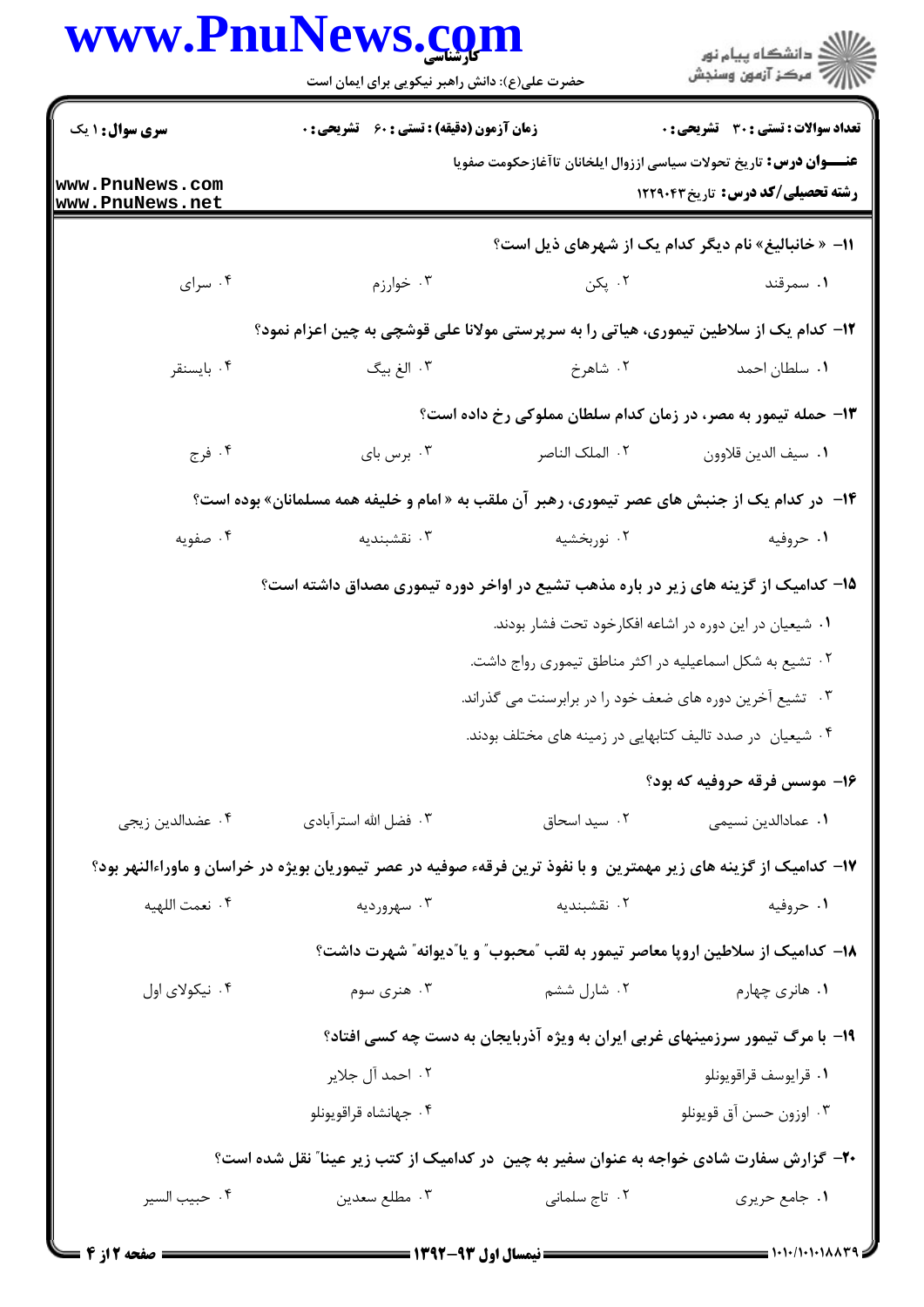|                                    | www.PnuNews.com<br>حضرت علی(ع): دانش راهبر نیکویی برای ایمان است |               | ر<br>ای دانشگاه پیام نور<br>ای                                                                                        |  |
|------------------------------------|------------------------------------------------------------------|---------------|-----------------------------------------------------------------------------------------------------------------------|--|
| <b>سری سوال : ۱ یک</b>             | زمان آزمون (دقیقه) : تستی : 60 ٪ تشریحی : 0                      |               | تعداد سوالات : تستي : 30 ٪ تشريحي : 0                                                                                 |  |
| www.PnuNews.com<br>www.PnuNews.net |                                                                  |               | <b>عنـــوان درس:</b> تاریخ تحولات سیاسی اززوال ایلخانان تاآغازحکومت صفویا<br><b>رشته تحصیلی/کد درس:</b> تاریخ ۱۲۲۹۰۴۳ |  |
|                                    |                                                                  |               | <b>۲۱</b> – کدام یک از سلاطین تیموری متاثر از خواجه عبیدالله احرار بوده است؟                                          |  |
| ۰۴ احمد                            | ۰۳ شاهرخ                                                         | ۰۲ ابوسعید    | ٠١ عبداللطيف                                                                                                          |  |
|                                    |                                                                  |               | ۲۲- برجسته ترین زن دوره تیموری چه نام داشت؟                                                                           |  |
| ۰۴ ملک سرای خاتون                  | ۰۳ گوهرشادآغا                                                    | ۰۲ خدیجه بیگم | ۰۱ فیروزه بیگم                                                                                                        |  |
|                                    |                                                                  |               | ۲۳- وظیفه وزیر عامه در دوره تیموری چه بود؟                                                                            |  |
| ۰۲ رسیدگی به امور مالی و مالیاتی   |                                                                  |               | ۰۱ رسیدگی به اموال بدون صاحب                                                                                          |  |
| ۰۴ صدور فرامین اداری و کشوری       |                                                                  |               | ۰۳ رسیدگی به دعاوی و شکایات مردم                                                                                      |  |
|                                    |                                                                  |               | ۲۴– اون باشی که بود؟                                                                                                  |  |
|                                    | ۰۲ فرمانده گروه های صد نفره                                      |               | ۰۱ فرمانده گروه های ده نفری<br>۰۳ فرمانده گروه های هزار نفره                                                          |  |
|                                    | ۰۴ فرمانده گروه تومان                                            |               |                                                                                                                       |  |
|                                    |                                                                  |               | ۲۵– کدام یک از سلاطین قراقوینلو در نتیجه حملات تیمور به بایزید اول عثمانی پناهنده شد؟                                 |  |
| ۰۴ پیربوداق                        | ۰۳ قرايوسف                                                       | ۰۲ قرامحمد    | ۰۱ بیرام خواجه                                                                                                        |  |
|                                    |                                                                  |               | ٢۶– فتح تفليس از اقدامات كدام سلطان قراقوينلو است؟                                                                    |  |
| ۰۴ اسکندر                          | ۰۳ جهانشاه                                                       | ۰۲ قرايوسف    | ۱. قرامحمد                                                                                                            |  |
|                                    |                                                                  |               | ۲۷– کدامیک از آثار ارزنده به جای مانده در اصفهان متعلق به زمان قراقویونلوها است؟                                      |  |
| ۰۴ میدان عتیق                      | ۰۳ درب امام                                                      | ۰۲ مسجد سید   | ۰۱ مسجد حکیم                                                                                                          |  |
|                                    |                                                                  |               | ۲۸- علت چهارمین و آخرین لشکرکشی اوزون حسن به سوریه چه بود؟                                                            |  |
| ۰۲ رقابت با جهانشاه                |                                                                  |               | ٠١ طغيان اغورلو محمد                                                                                                  |  |
| ۰۴ تحریک دولت عثمانی               |                                                                  |               | ۰۳ قتل فرستاده او در سوریه                                                                                            |  |
|                                    |                                                                  |               | <b>۲۹</b> - علت شکست آق قویونلوها از عثمانی در ناحیه "اتلق بلی ّچه بود؟                                               |  |
| ۰۲ پیوستن برخی سرداران به عثمانی   |                                                                  |               | ۰۱ کمک دولتهای مسیحی به عثمانی                                                                                        |  |
|                                    | ۰۴ احتلاف ميان سرداران آق قويونلو                                |               | ۰۳ استفاده عثمانی از سلاح گرم                                                                                         |  |
|                                    |                                                                  |               | ۳۰- کدامیک از آثار زیر اثر فضل الله روزبهان خنجی مورخ مشهور آق قویونلوها بود؟                                         |  |
| ۰۴ عالم آرای امینی                 | ۰۳ مقامات حريري                                                  | ۰۲ دیار بکریه | ٠١ مطلع سعدين                                                                                                         |  |
|                                    |                                                                  |               |                                                                                                                       |  |